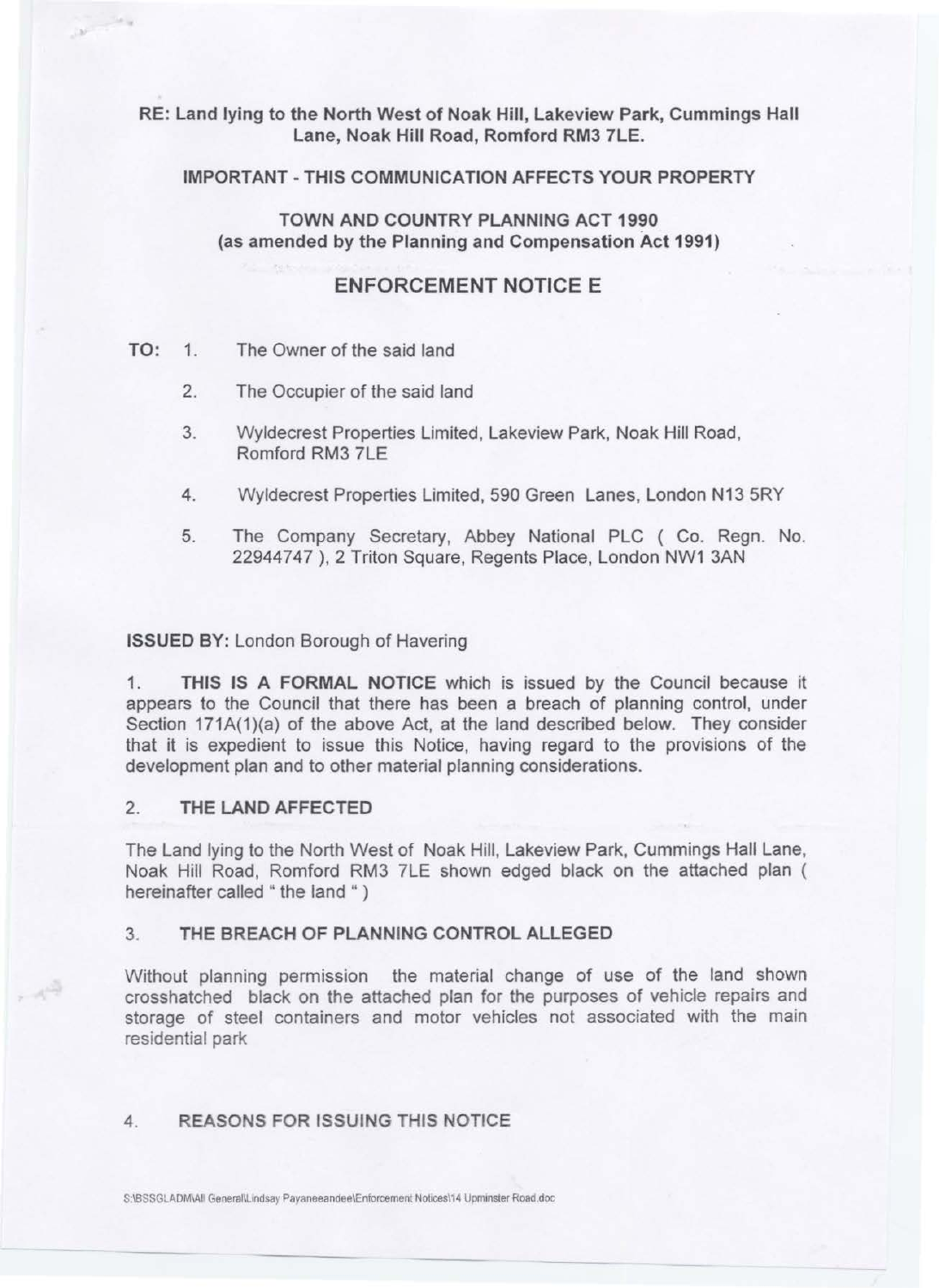It appears to the Council that the above breach of planning control has occurred within the last ten years. The site lies within the Metropolitan Green Belt. The unauthorised changes of use are not suitable for this area owing to the impact they have over the character of the Green Belt. They disturb the neighbours through noise, traffic movement and are inappropriate The Council do not consider that planning permission should be given because planning conditions could not overcome these problems.

In making its decision to issue this Notice the Council considered that the unauthorised uses are contrary to the following policies of the Local Development Framework : policies DC61 and DC45.

# 5. **WHAT YOU ARE REQUIRED TO DO**

(i) Stop using the land crosshatched black on the attached plan for vehicle repairs

Time for compliance: 6 months from the effective date of this notice

(ii) Stop using the land crosshatched black on the attached plan for the storage of motor vehicles not associated with the use of the main residential park

Time for compliance: 6 months from the effective date of this notice

(iii) Stop using the land crosshatched black on the attached plan for the storage of steel haulage containers not associated with the use of the main residential park

Time for compliance: 6 months from the effective date of this notice

(iv) Remove from the land crosshatched black on the attached plan all motor vehicles, containers, tools, equipment, apparatus and machinery associated with the unauthorised use and in compliance with requirements (i) to (iii) above

Time for compliance: 6 months from the effective date of this notice

# 6. **WHEN THIS NOTICE TAKES EFFECT**

 $\mathcal{A}^{\mathcal{Q}}$ 

This Notice takes effect on 10<sup>th</sup> April 2009, unless an appeal is made against it beforehand

| beforehand                            |  |
|---------------------------------------|--|
| Dated: 13 <sup>th</sup> February 2009 |  |
| Signed:                               |  |
|                                       |  |

S:\BSSGLADM\All General\Lindsay Payaneeandee\Enforcement Notices\14 Upminster Road.doc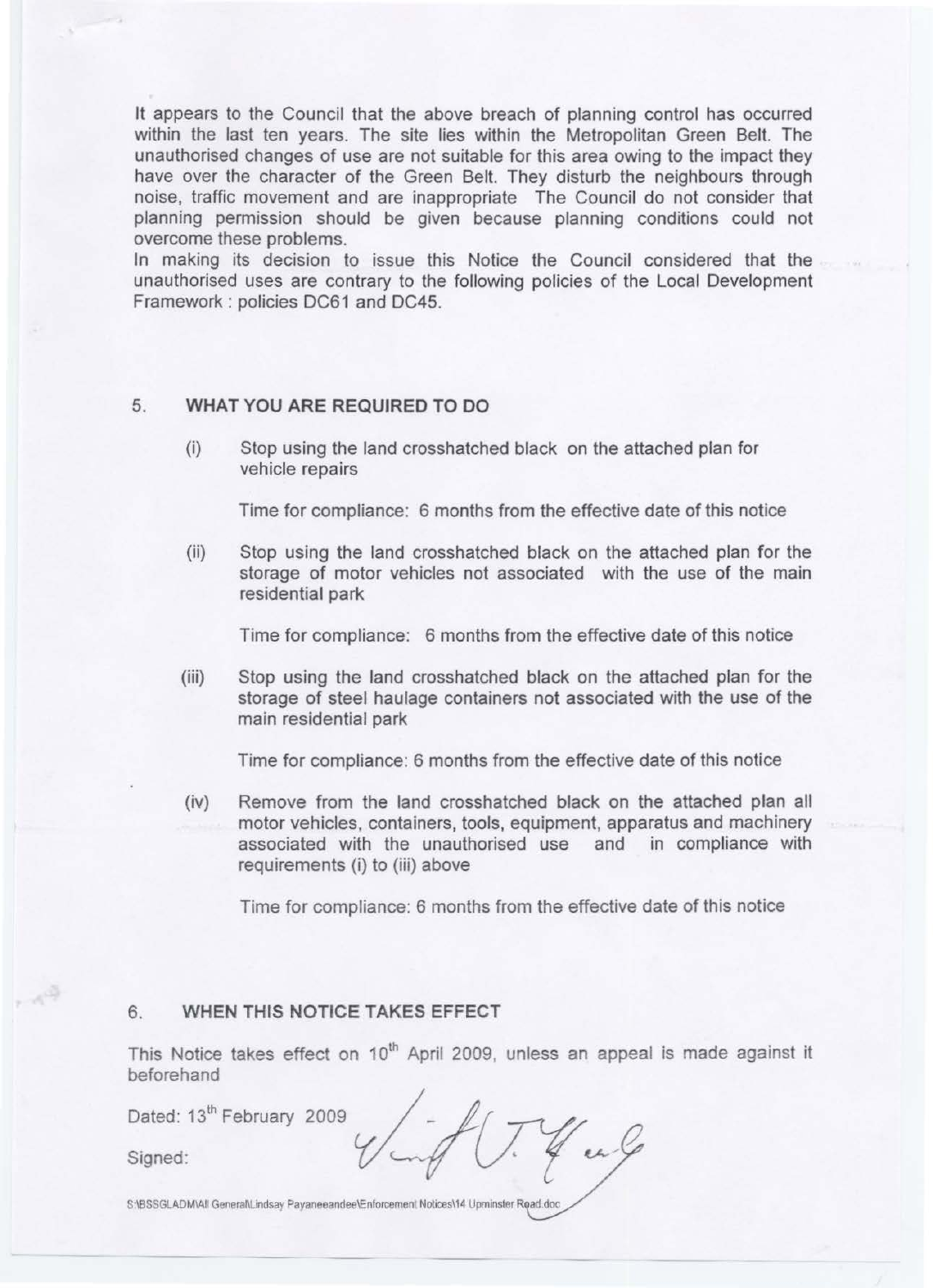# Authorised Officer

on behalf of London Borough of Havering Town Hall Main Road Romford RM1 380

### **YOUR RIGHT OF APPEAL**

 $A^{\overline{Q}}$ 

You can appeal against this Enforcement Notice to the Secretary of State by 2009 . Further details are given in the attached explanatory note.

# **WHAT HAPPENS IF YOU DO NOT APPEAL**

If you do not appeal against this Enforcement Notice, it will take effect on 10<sup>th</sup> April 2009 and you must then ensure that the required steps for complying with it, for which you may be held responsible, are taken within the period specified in the Notice.

**FAILURE TO COMPLY WITH AN ENFORCEMENT NOTICE WHICH HAS TAKEN EFFECT CAN RESULT IN PROSECUTION AND/OR REMEDIAL ACTION BY THE COUNCIL.**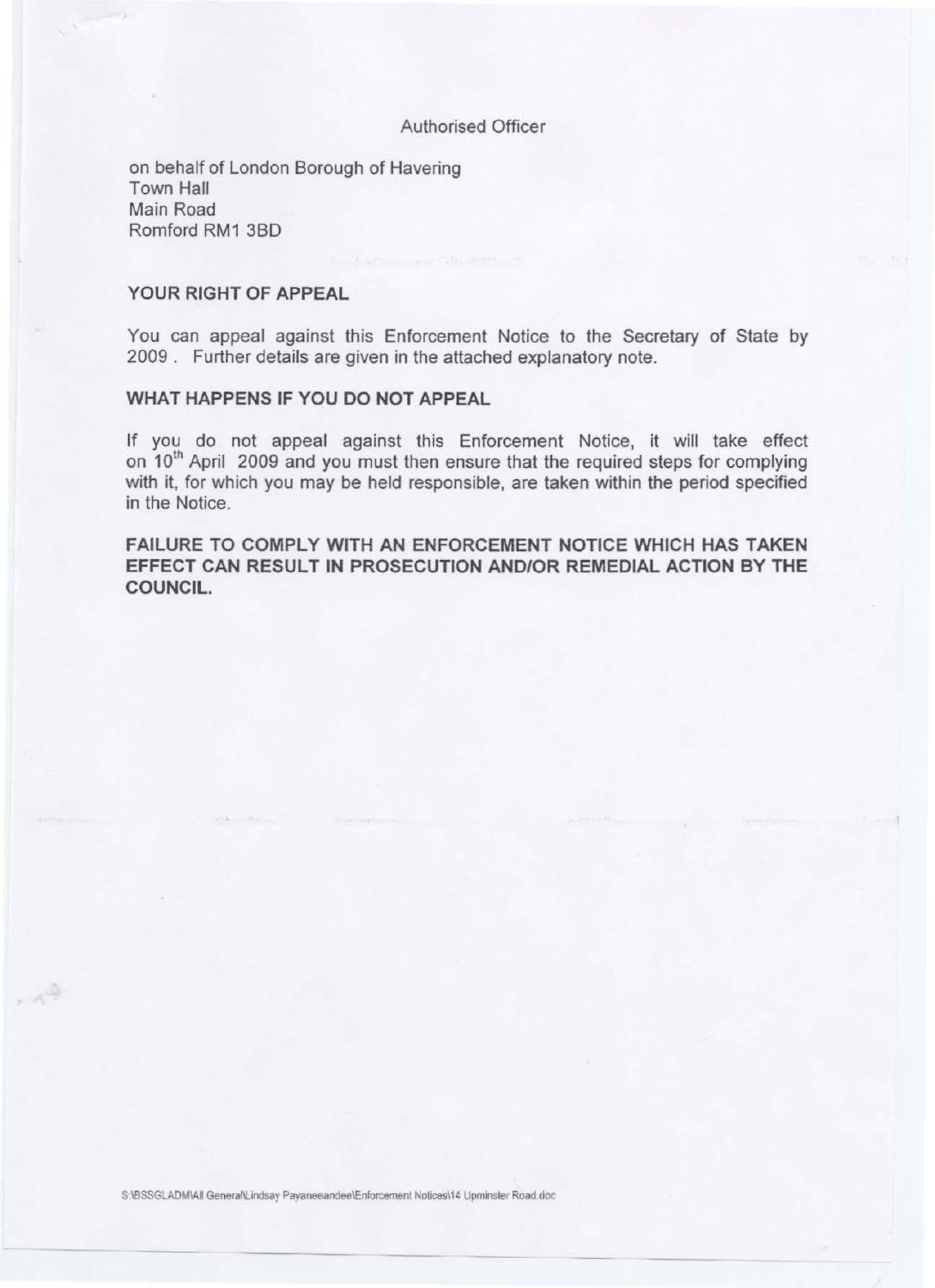### **EXPLANATORY NOTES**

#### **STATUTORY PROVISIONS**

A summary of Sections 171A, 1718 and 172 to 177 of the Town and Country Planning Act 1990 (as amended) is enclosed with this Notice.

#### **YOUR RIGHT OF APPEAL**

You can appeal against this Notice, but any appeal must be in writing and received, or posted (with the postage paid and properly addressed) in time to be received in the ordinary course of the post, by the Secretary of State before 10<sup>th</sup> April 2009. The enclosed booklet "Enforcement Appeals - A guide to Procedure" sets out your rights. Read it carefully. If you appeal you should use the enclosed appeal forms. Two copies are for you to send to the Secretary of State if you decide to appeal. The other is for you to keep as a duplicate for your own records. You should also send the Secretary of State a copy of the Enforcement Notice.

### **GROUNDS OF APPEAL**

The grounds of appeal are set out in Section 174 of the Town and Country Planning Act 1990 and are also set out on pages 2 - 5 of the enclosed appeal forms.

#### **PLANNING APPLICATION FEE**

Should wish to appeal on ground (a) - that planning permission should be granted for the unauthorised development - then a fee of £335.00 is payable both to the Secretary of State and to the Council. If the fees are not paid then that ground of appeal will not be valid.

#### **STATEMENT ON GROUNDS OF APPEAL**

You must submit to the Secretary of State, either when giving notice of appeal or within 14 days from the date on which the Secretary of State sends him a notice so requiring him, a statement in writing specifying the grounds on which you are appealing against the enforcement notice and stating briefly the facts on which you propose to rely in support of each of those grounds.

#### **RECIPIENTS OF THE ENFORCEMENT NOTICE**

The names and addresses of all the persons on whom the Enforcement Notice has been served are:

TO: 1. The Owner of the said land

 $\sim$ 

- 2. The Occupier of the said land
- 3. Wyldecrest Properties Limited, Lakeview Park, Noak Hill Road, Romford RM3 7LE
- 4. Wyldecrest Properties Limited, 590 Green Lanes, London N13 5RY.
- 5. The Company Secretary, Abbey National PLC (Co. Regn. No.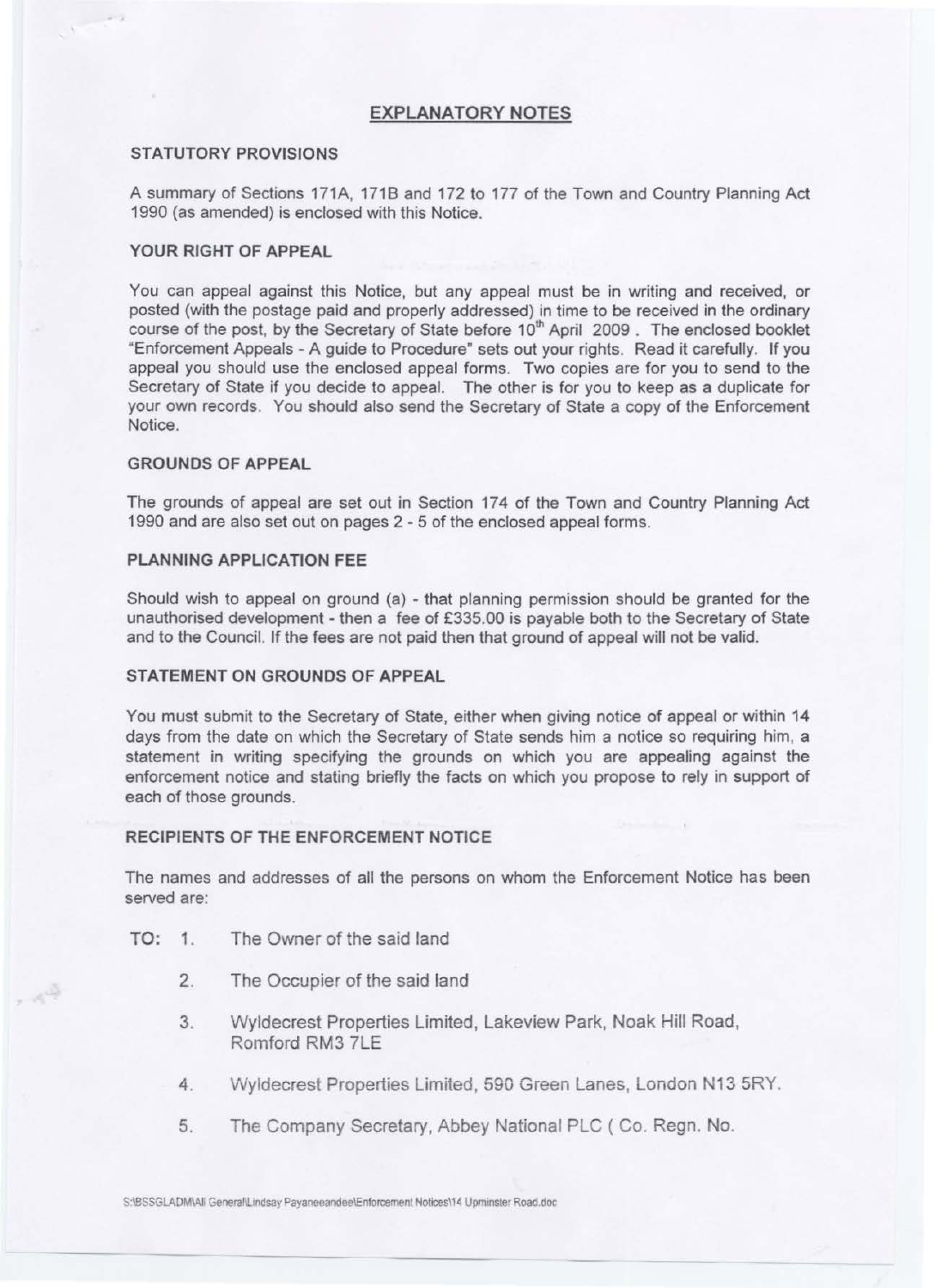22944747), 2 Triton Square, Regents Place, London NW1 3AN.

 $\cdots \rightarrow \infty$ 

 $\sim 10^{10}$ 

S:\BSSGLADM\All General\Lindsay Payaneeandee\Enforcement Notices\14 Upminster Road.doc